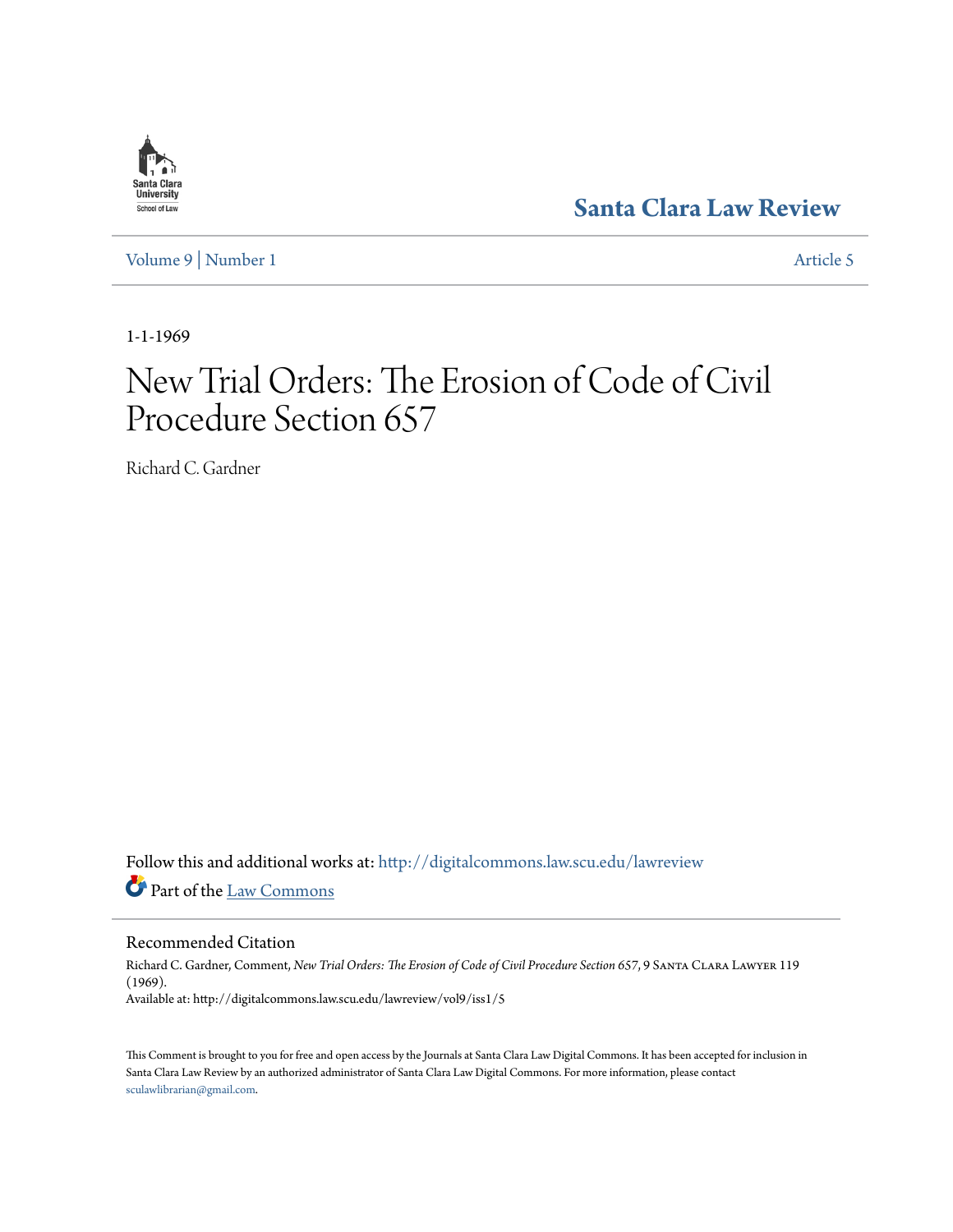## **COMMENTS**

## **NEW** TRIAL ORDERS: THE EROSION OF CODE OF CIVIL PROCEDURE SECTION **657**

For a number of years California courts have faced perplexing problems in the formation and review of new trial orders. California Code of Civil Procedure section **657** requires trial judges to specify the grounds upon which a new trial is granted.' Trial judges, however, have all too frequently failed to comply with the requirements of section **657.2** In a continuing effort to salvage such orders, the appellate courts have been compelled to infer that the trial judge intended to base his grant of a new trial upon one of the grounds contained in the statute.<sup>3</sup> The California Legislature, attempting to alleviate the problem of vagueness in new trial orders, amended section **657** in **1965. <sup>4</sup>**

**<sup>1</sup>**Before 1919, Code of Civil Procedure section **657** merely listed the grounds for the granting of a new trial. The trial judge was not required to specify which ground was used in granting a new trial. A 1919 amendment added a paragraph providing: "[Wlhen a new trial is granted upon the ground of the insufficiency of the evidence to sustain the verdict, the order shall so specify; otherwise, on appeal from such order, it will be presumed that the order was not based upon that ground." Ch. 100 [1919] Cal. Stats. 43d Sess. 141. An amendment to this paragraph in 1939 provided that the specification must be made in writing and filed with the clerk within ten days after granting the motion. Also, the presumption noted above was made conclusive. **Ch.** 713 [1939] Cal. Stats. **53d** Sess. 2234. In 1965 the legislature added several paragraphs amending the statute to require a specification of reasons for the ground on which the new trial was based. In the case of insufficiency of the evidence, a conclusive presumption that the trial was not granted on that ground if no reasons were specified, was added. Ch. 1749 [1965] Cal. Stats. 66th Sess. In **1967** the statute was further amended but in respects not relevant to this comment. **CAL.** CODE CIv. PROC. § **657** (West Supp. 1967).

**<sup>2</sup>**In Mercer v. Perez, 68 A.C. 102, 104, 436 P.2d 315, **318, 65** Cal. Rptr. **315, 318** (1968), the court said, "Throughout the nearly 50 years that the requirement of specification of grounds has been on the books, however, the trial judges or their clerks have all too frequently failed to comply with its mandate by means of a simple recitation of the words of the statute."

**<sup>3</sup>**Even before *Mercer v. Perez* the California Supreme Court attempted to call a halt to the appellate courts' practice of inferring grounds from vague new trial orders. "Section 657 discloses an intent that the required written specification be made in some unmistakable way **...** and this intent will obviously be frustrated **if** an order for a new trial is sustained upon the ground of insufficiency of the evidence where the language of the order is vague or ambiguous. Whenever the order is in general terms, mentioning no ground, or specifies grounds not including insufficiency of the evidence, we must assume that it was not based on that ground." Aced v. Hobbs-Sesack Plumbing Co., **55** Cal. **2d 573,** 578, **360** P.2d 897, **899** (1961). *See* Mercer v. Perez, 68 A.C. 102, 108, 436 P.2d **315,** 318, 65 Cal. Rptr. **315, 319** (1968), quoting the above language with approval.

4 **CAL. CODE** CIV. PROC. § **657** (West Supp. 1967).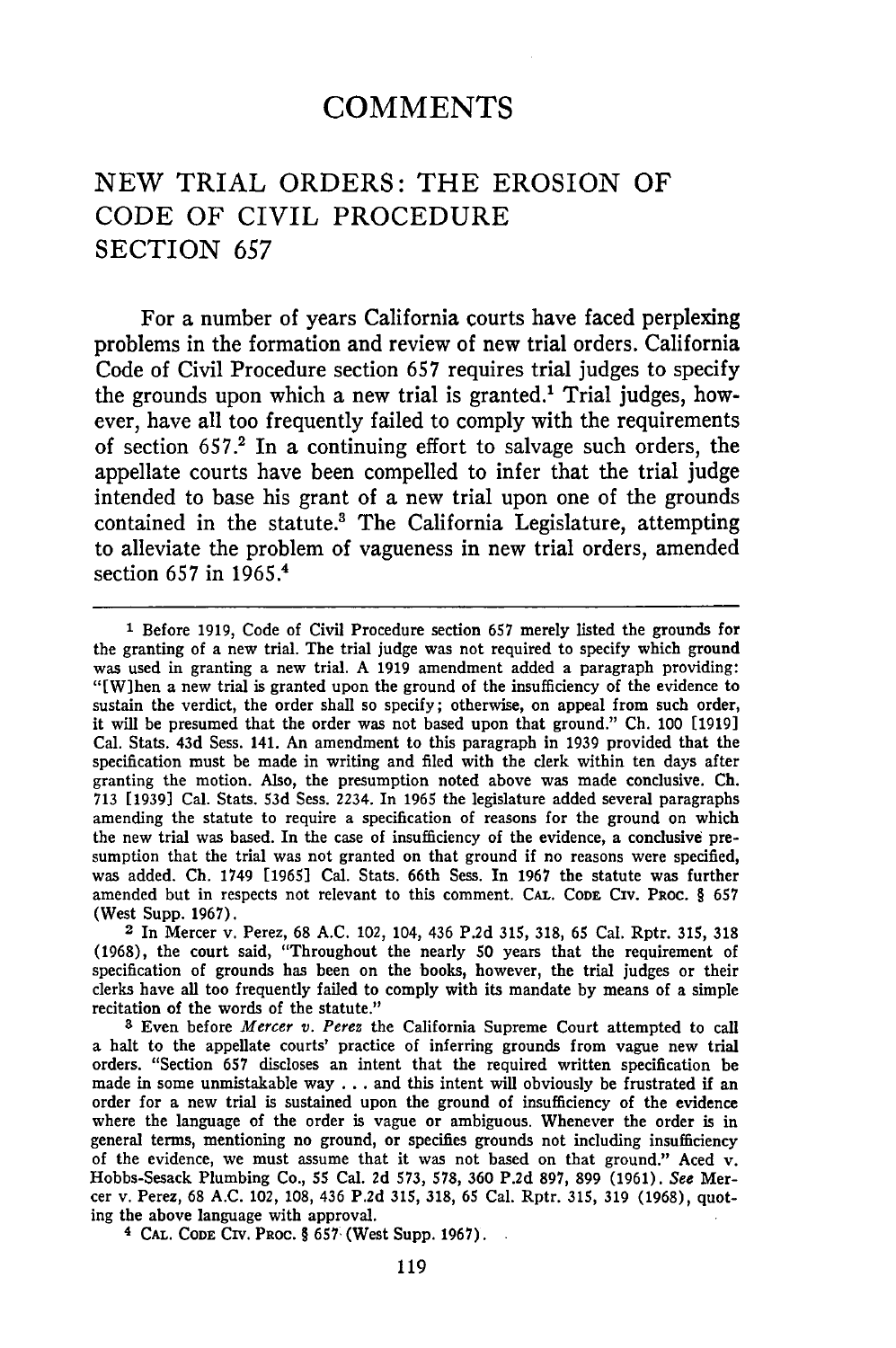In 1968 the Supreme Court of California interpreted the amended statute in *Mercer v. Perez.'* The court set forth strict requirements for a trial judge to follow in granting a motion for new trial on the ground of insufficiency of the evidence. Recent court

The verdict may be vacated and any other decision may be modified or vacated in whole or in part, and a new or further trial granted on all or part of the issues, on the application of the party aggrieved, for any of the following causes, materially affecting the substantial rights of such party: **1.** Irregularity in the proceedings of the court, jury or adverse party, or

any order of the court or abuse of discretion **by** which either party was prevented from having a fair trial.

2. Misconduct of the jury; and whenever any one or more of the jurors have been induced to assent to any general or specific verdict, or to a finding on any question submitted to them **by** the court, **by** a resort to the determination of chance, such misconduct may be proved **by** the affidavit of any one of the jurors.

**3.** Accident or surprise, which ordinary prudence could not have guarded against.

4. Newly discovered evidence, material for the party making the application, which he could not, with reasonable diligence, have discovered and produced at the trial.

**5.** Excessive or inadequate damages.

**6.** Insufficiency of the evidence to justify the verdict or other decision, or the verdict or other decision is against the law.

**7.** Error in law, occurring at the trial and excepted to **by** the party making the application.

When a new trial is granted, on all or part of the issues, the court shall specify the ground or grounds upon which it is granted and the court's reason or reasons for granting the new trial upon each ground stated.

A new trial shall not be granted upon the ground of insufficiency of the evidence to justify the verdict or other decision, nor upon the ground of excessive or inadequate damages, unless after weighing the evidence the court is convinced from the entire record, including reasonable inferences therefrom, that the court or jury clearly should have reached a different verdict or decision.

The order passing upon and determining the motion must be made and entered as provided in Section **660** and if the motion is granted must state the ground or grounds relied upon **by** the court, and may contain the specification of reasons. If an order granting such motion does not contain such<br>specification of reasons, the court must, within 10 days after filing such<br>order, prepare, sign and file such specification of reasons in writing clerk. The court shall not direct the attorney for a party to prepare either or both said order and said specification of reasons.

On appeal from an order granting a new trial the order shall be affirmed if it should have been granted upon any ground stated in the motion, whether or not specified in the order or specification of reasons, except that (a) the order shall not be affirmed upon the ground of the insufficiency of the evidence to justify the verdict or other decision, or upon the ground of excessive or inadequate damages, unless such ground is stated in the order granting the motion and (b) on appeal from an order granting a new trial upon the ground of the insufficiency of the evidence to justify the verdict or other decision, or upon the ground of excessive or inadequate damages, it shall be conclusively presumed that said order as to such ground was made only for the reasons specified in said order or said specification of reasons, and such order shall **be** reversed as to such ground only if there is no substantial basis in the record for any of such reasons.

The 1965 amendment, incorporated above, with which *Mercer* was concerned, required the specification of grounds and supporting *reasons* for insufficiency of the evidence, and the conclusive presumption against such grounds if such specification of reasons was not set forth. The 1967 amendment addcd the ground of inadequate damages and reflects the change in several provisions. The cases cited in this comment are not concerned with the 1967 amendment.

**5** 68 A.C. 102, 436 **P.2d 315, 65** Cal. Rptr. **315** (1968).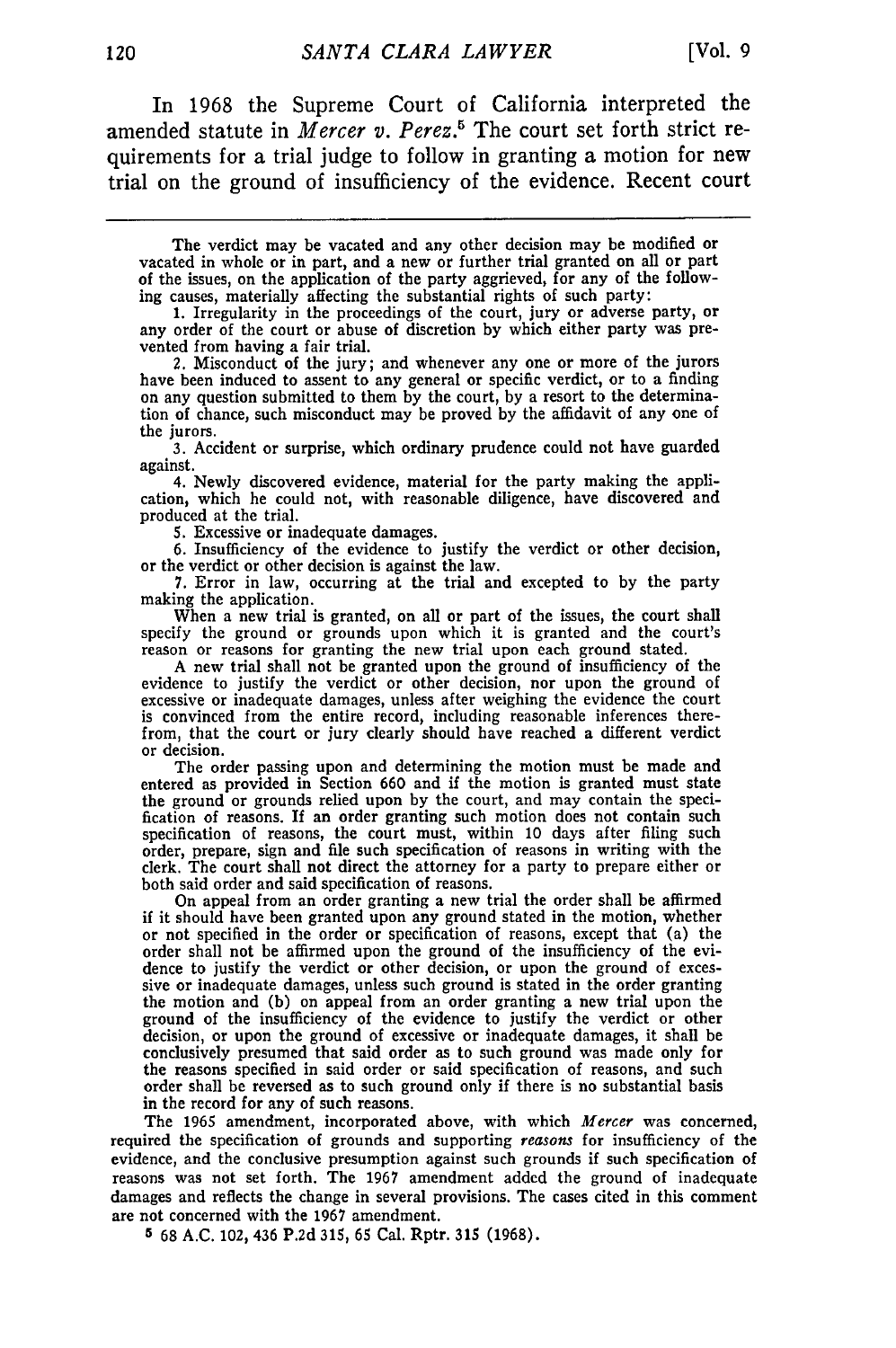of appeal decisions, however, appear to erode the stringent requirements of *Mercer.* Although section 657, as amended, states a number of grounds for granting a motion for new trial, $6$  this comment will be limited to examining, in light of *Mercer* and its progeny, the ground of insufficiency of the evidence to justify the verdict.<sup>7</sup>

#### MERCER V. PEREZ

*Mercer v. Perez* concerned an automobile accident in which verdict was rendered for the defendants. Plaintiff's motion for a new trial was granted on the "ground" of a miscarriage of justice because the jury should have reached a different verdict.<sup>8</sup> Although the ground of insufficiency of the evidence was not mentioned, the intermediate appellate court<sup>9</sup> held that it was inferred, and that the reasons given in support of the ground were sufficient to be within the requirements of the statute.10

On appeal to the California Supreme Court, the decision was

**8** The trial court's order stated that "after analyzing the evidence" the court was "of the definite opinion" that there had been "a miscarriage of justice" and the verdict should have been rendered for plaintiffs. Mercer v. Perez, 68 A.C. 102, 108, 436 P.2d 315, 319, 65 Cal. Rptr. 315, 319 (1968). Although this statement by the trial court does not unambiguously comply with the statutory mandate that "the court shall specify the 'ground' on which the motion is granted," the supreme cour inferred the order must have been granted on the ground of insufficiency of the evidence. *Id.* at 115, 436 P.2d at 320, 65 Cal. Rptr. at 320.

**9** Mercer v. Perez, 59 Cal. Rptr. 389 (1967), *vacated.*

**<sup>10</sup>**The court of appeal based its reasoning on the history of the Code of Civil Procedure section 657. In 1961 and again in 1963, the legislature proposed amendments to section 657, both of which were pocket vetoed by the governor. These proposed changes would have required the trial court to specify with particularity in what respect the evidence was insufficient to justify the verdict. One reason the proposed amendments were not passed was that the governor believed the changes would place an undue burden on the trial judge. The appellate court in *Mercer* determined from the legislative history that the statute as amended in 1965 was a compromise and required more than specification of grounds, but less than the specification of the particular respect in which the evidence was not sufficient. The appellate court found that the language of the trial judge in this case was within the amended statute. *Id.* at 393.

*<sup>6</sup> See* note 4 *supra.*

<sup>7</sup> The volume of cases generated by *Mercer,* which consider the ground of insufficiency of the evidence, warrants a comment limited to this ground. Since *Mercer* was decided on January 23, 1968, the following cases have discussed and interpreted the purposes of the 1965 amendment and the *Mercer* decision: Matlock v. Farmers Mercantile Co., 258 A.C.A. 451, 65 Cal. Rptr. 723 (Jan. 1968) ; Kramer v. Boynton, **258** A.C.A. 230, 65 Cal. Rptr. 669 (Jan. 1968) (modified Feb. 1968) ; Kincaid v. Sears, Roebuck & Co., 259 **A.C.A.** 770, 66 Cal. Rptr. 915 (March 1968) ; Tagney v. Hoy, **260** A.C.A. 377, 67 Cal. Rptr. 261 (March 1968) ; Funderburk v. General Telephone Co., **262** A.C.A. 978, 69 Cal. Rptr. 275 (June 1968); Higson v. Montgomery Ward & Co., 263 A.C.A. 343, 69 Cal. Rptr. 497 (June 1968); Ridge v. Calabrese Supply Co., **263** A.C.A. 595, 69 Cal. Rptr. 844 (June 1968); McLaughlin v. San Francisco, 264 A.C.A. 377, 70 Cal. Rptr. 782 (July 1968); Hilts v. County of Solano, 265 A.C.A. 181, 71 Cal. Rptr. *275* (Aug. 1968); and Hoover v. Emerald, **265** A.C.A. 725, 71 Cal. Rptr. 500 (Sept. 1968).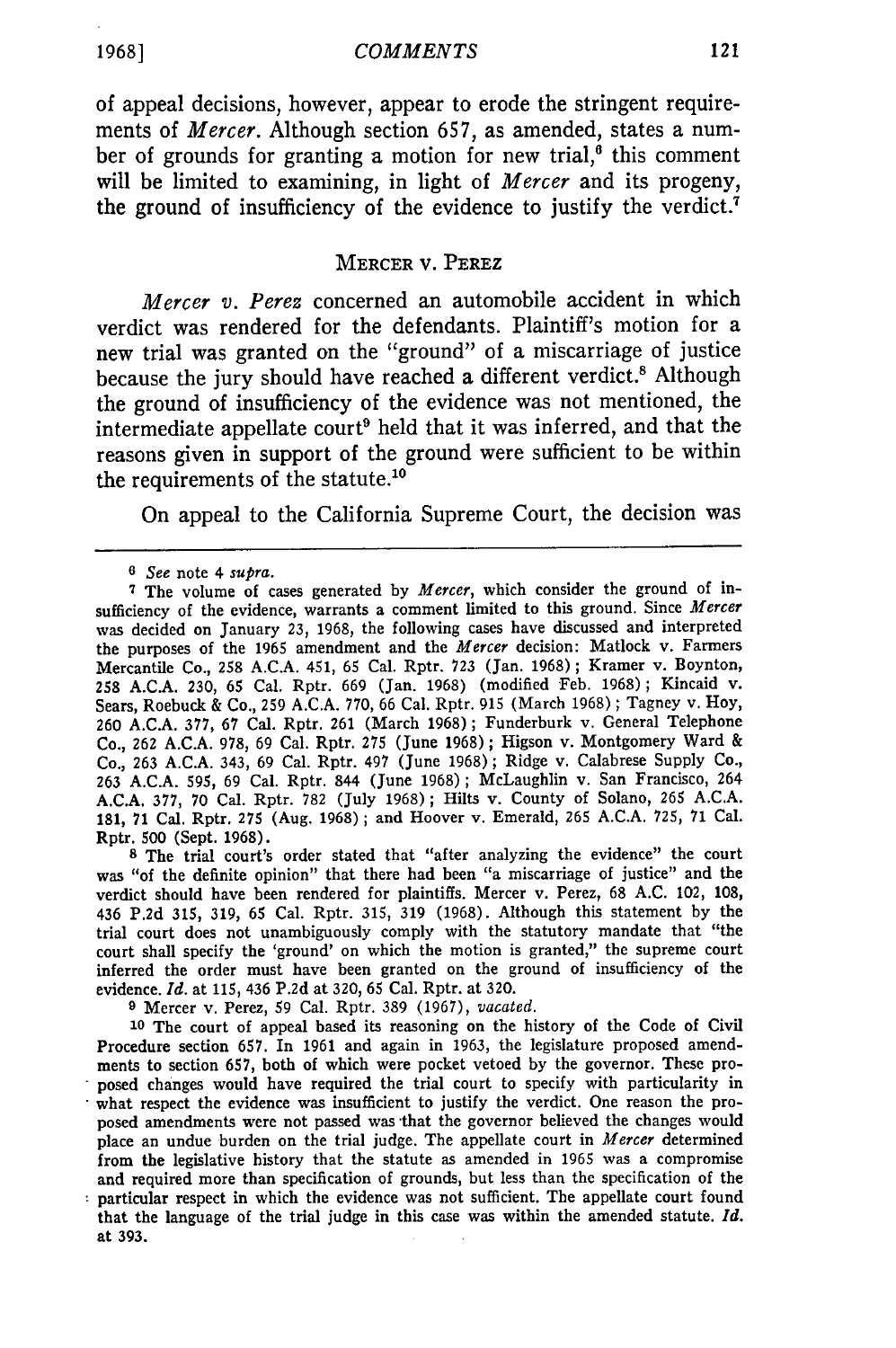reversed.<sup>11</sup> In interpreting the amended statute, the supreme court stated that the legislature added the requirement of specification of the reasons for granting a new trial for two purposes.<sup>12</sup> One was to encourage the trial judge to deliberate carefully before granting a new trial, since ill-considered motions for new trial create needless litigation.'8 The second purpose of the 1965 amendment to section 657 was to make an appeal more meaningful to both counsel and the appellate courts, by pointing out the area of the deficiency.<sup>14</sup>

Interpreting section **657** in light of its purposes, the court formulated certain requirements for new trial orders. The specification by the judge must furnish a "concise but clear statement" of the reasons for the ground for new trial although the content of the specification may vary with each particular case.<sup>15</sup> If the ground is insufficiency of the evidence, the judge must briefly cite the respects in which he finds the evidence to be legally inadequate, and he must also specify the portion of the record which convinces him that a different verdict or decision should have been reached.<sup>16</sup>

Turning to the case at bar, the supreme court found that speculation was required to ascertain the ground upon which the trial judge based his new trial order, and that this ambiguity was the very thing the statutory amendment was designed to eliminate.<sup>17</sup>

**<sup>13</sup>***Id.* at 111, 436 P.2d at **321, 65** Cal. Rptr. at 321. When a new trial should not have been granted, subsequent needless litigation causes increased attorney's fees, court costs, and further delays the pursuit of justice. For example, a litigant who has already waited two years for a trial is further delayed and harassed **by** a new trial order; the litigant faces rising attorney fees in addition to the further wait for the remedy to which he may be entitled. Under the pressure of delay and additional fees an injured plaintiff with costly medical bills could be forced into accepting a disadvantageous settlement rather than waiting for another trial.

**<sup>14</sup>***Id.* When counsel and the court of review can easily ascertain the deficiency of the evidence for which the new trial was granted, much needless searching and speculation is avoided. It becomes unnecessary for the appellate court to search the entire record to find grounds to sustain new trial orders, and the particular insufficiency of the evidence to which opposing counsel may address themselves on retrial is limited. Section 657 also states that the issues, all or part, may be retried. **CAL. CoDE** CrV. PROC. § 657, paras. 1-2 (West Supp. 1967). Specification of the reasons for the grant of a new trial, therefore, may accelerate subsequent litigation by limiting the issues on retrial.

**<sup>15</sup>***Id.* at 113, 436 P.2d at **322, 65** Cal. Rptr. at **322.**

**<sup>16</sup>***Id.* at 114, 436 P.2d at 322-23, 65 Cal. Rptr. at **322-23.** "[W]e hold that if the ground relied upon is 'insufficiency of the evidence' the judge must briefly recite the respects in which he finds the evidence to be legally inadequate; no other construction is consonant with the conclusive presumption on appeal that the order was made 'only for the reasons specified.' Phrasing the requirement in terms of the codification of the trial judge's power in the second paragraph of the amendments . . . such an order must briefly identify the portion of the record which convinces the judge 'that the court or jury clearly should have reached a different verdict or decision.'"

*<sup>17</sup>Id.* at **115,** 436 **P.2d** at **319-20, 65** Cal. Rptr. at **319-20.**

**<sup>11</sup>**Mercer v. Perez, **68 A.C.** 102, 436 **P.2d 315, 65** Cal. Rptr. **315 (1968).**

**<sup>12</sup>***Id.* at 111, 436 P.2d at 320, **65** Cal. Rptr. at 320.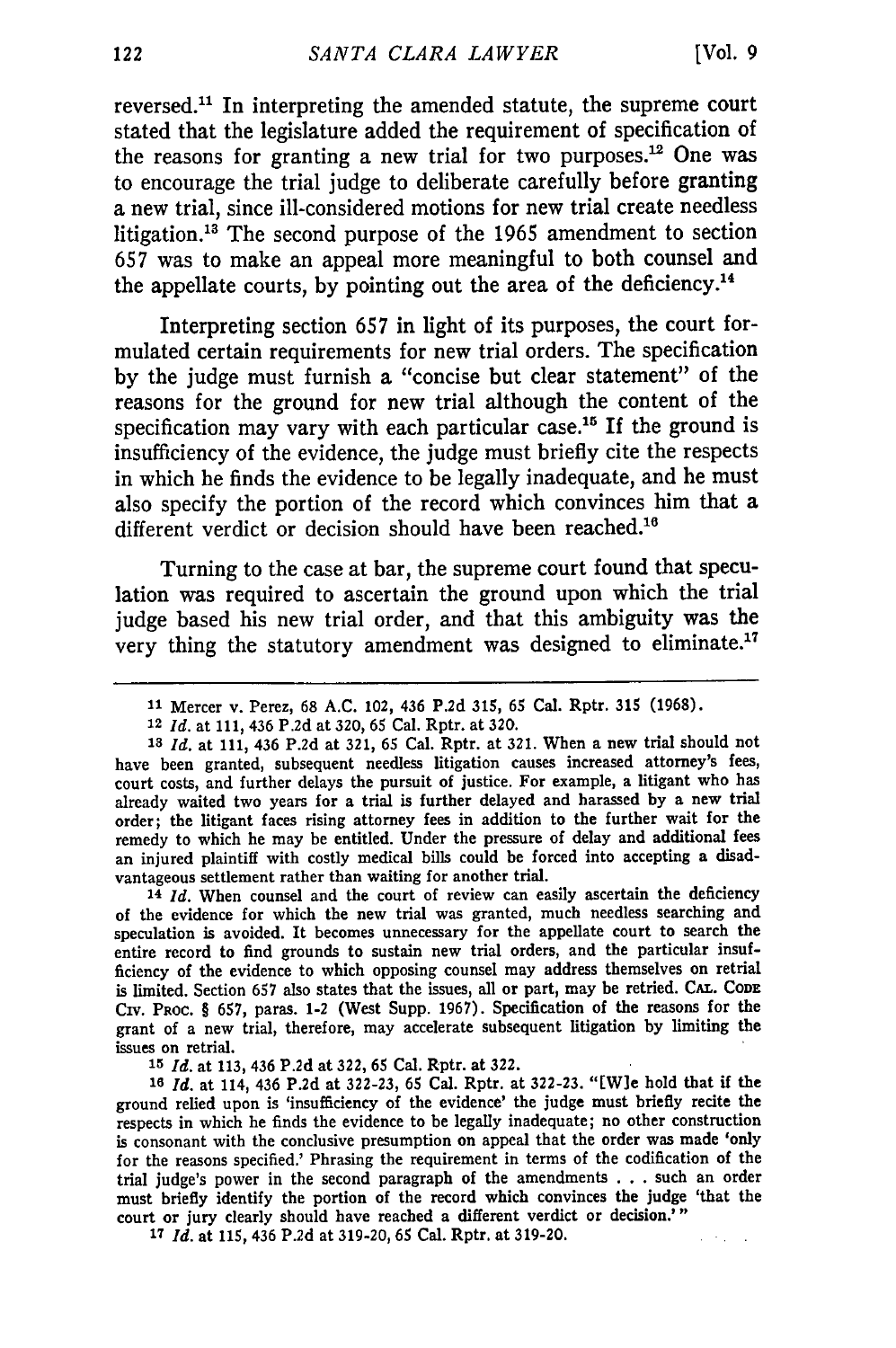Nevertheless, **by** referring to plaintiff's notice of motion for new trial, the court reluctantly concluded that the ground of insufficiency of the evidence was specified.<sup>18</sup> However, the court found that the trial judge did not supply reasons either in the order or subsequent written specification.<sup>19</sup> Therefore, since section 657 conclusively presumes that an order for new trial for insufficiency of the evidence is made only for the reasons specified,<sup>20</sup> and since in *Mercer* the trial judge failed to specify reasons for the new trial order, the supreme court did not consider insufficiency of the evidence as a ground.<sup>21</sup>

*Mercer* laid down needed guidelines **by** which the trial judge should test the adequacy of new trial orders. The requirement of a clear statement of reasons and identification of the portion of the record from which the insufficiency arises alleviates the old problem of ambiguity in new trial orders. Subsequent cases, however, point out difficulties in the practical application of the *Mercer* test.

#### EROSION OF **THE** MERCER **TEST BY THE COURTS OF APPEAL**

The first court of appeal case to interpret the amended statute was *Matlock v. Farmers Mercantile Company.22 Matlock* arose out of an automobile accident in which defendant's employee collided with plaintiff's vehicle. Defendant prevailed, but plaintiff obtained a new trial on the ground of insufficient evidence to justify the verdict. The trial court specified its reasons for granting a new trial as follows: There was no allegation of contributory negligence; agency and scope of employment were not contested; and, substantial evidence indicated defendant's employee was negligent, and as a result of his negligence plaintiff was injured.<sup>23</sup>

**<sup>23</sup>***Id.* at 453-54, **65** Cal. Rptr. at **725.** The exact language of the new trial order was, "ITihat a new trial be and the same is hereby granted to both plaintiffs as to both defendants upon the ground of insufficiency of the evidence to justify the verdict. The reasons for granting the new trial upon the ground hereinbefore stated are as

**<sup>18</sup>** *Id.*

**<sup>19</sup>***Id.* at 114, 436 **P.2d** at **323, 65** Cal. Rptr. at **323.** "[I]f the court's statement that the jury 'should have rendered a verdict for the plaintiffs' is barely construable as the ground of its ruling, it is *a fortiori* inadequate to serve also as the reason for adopting that ground." **20 CAL. CODE** CIv. **PROC. § 657,** para. **5** (West Supp. **1967).**

**<sup>21</sup>** The ground of insufficiency of the evidence (or excessive or inadequate damages) must be stated in the motion for new trial; the appellate court will not search the record for these grounds. **A** court of review, however, may search the record to find support for the other grounds set out in section **657. CAL. CODE** CIV. PRoC. **§ 657,** para. 4 (West Supp. **1967).** In *Mercer* there were no other grounds upon which further inquiry could be based and the new trial order was reversed. Mercer v. Perez, **68 A.C.** 102, **117,** 436 **P.2d 315, 325, 65** Cal. Rptr. **315, 325 (1968). 22 258 A.C.A.** 451, **65** Cal. Rptr. **723 (1968).**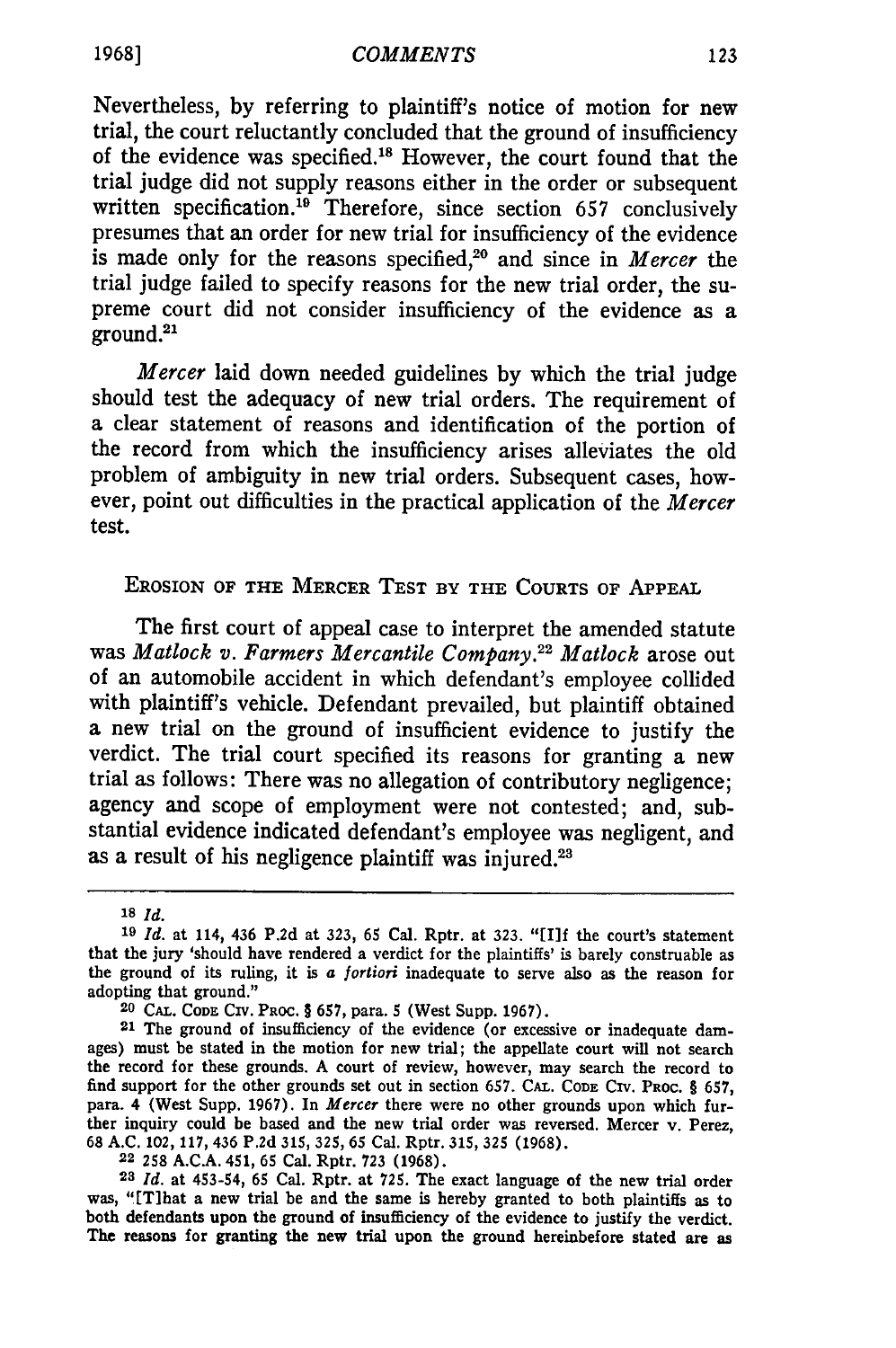On defendant's appeal from the new trial order, the appellate court held that the trial judge's reasons encompassed most of the trial record and that requiring the trial judge to show the portion of the record upon which he based his opinion would necessitate an exhausting summary of the entire record.<sup>24</sup> The court relied on the language in *Mercer* which stated that the specification of reasons could vary according to the facts of the particular case.<sup>25</sup>

Shortly after *Matlock* the court of appeal decided *Kincaid v. Sears, Roebuck & Company,26* an action for malicious prosecution. Judgment was entered for the plaintiff, and defendant was granted a new trial. The trial court stated that the evidence failed to show that the defendant lacked probable cause for arrest.<sup>27</sup> Plaintiff contended on appeal that, although the trial court specified insufficiency of the evidence as the ground for the new trial order, it did not furnish clear and concise reasons.<sup>28</sup>

The appellate court held that the specification of reasons complied with section 657 as interpreted by *Mercer.* The new trial order met the test of a clear and concise statement of reasons, and as a result stated the insufficiency of the evidence to which counsel and the reviewing court could confine themselves.<sup>29</sup>*Kincaid* discussed and impliedly criticized the language in *Mercer* which required the trial court to identify the portion of the record which indicated the evidence was insufficient to justify the verdict.<sup>30</sup> The court also

**<sup>24</sup>***Id.* at 456, **65** Cal. Rptr. at **726.**

**25** "No hard and fast rule can be laid down as to the content of such a specification, and it will necessarily vary according to the facts and circumstances of each case." Mercer v. Perez, 68 A.C. 102, 113, 436 **P.2d 315, 322, 65** Cal. Rptr. **315, 322** (1968).

**26 259** A.C.A. 770, 66 Cal. Rptr. **915** (1968).

**27** *Id.* at **773,** 66 Cal. Rptr. at 917. The trial court granted the new trial for insufficiency of the evidence "IFlor the reason that the evidence does not establish **by** a preponderance thereof that the defendant did not have probable cause for the arrest of plaintiff. . . **."** *Id.* (emphasis omitted).

**<sup>28</sup>***Id.* at **777,** 66 Cal. Rptr. at **919-20.**

**<sup>29</sup>***Id.* at **777,** 66 Cal. Rptr. at 919.

**30** *Id.* at **775,** 66 Cal. Rptr. at 918. Analyzing the *Mercer* requirements, the *Kincaid* court stated, "Our reading of *Mercer v. Perez* leads us to what we believe is the more reasonable and practical construction. We conclude that the trial judge is not necessarily required to cite page and line of the record, or discuss the testimony of particular witnesses, but instead he need only point out the particular 'deficiency' of

follows: there being no plea of contributory negligence, and agency and scope of employment being admitted, the case was submitted to the jury for decision upon the issues of negligence of the driver, Henry **A.** Moranda, proximate cause and damages. There was substantial evidence produced at the trial which disclosed that both plaintiffs were injured and both plaintiffs suffered injury as a proximate result of the automobile accident in which the parties were involved. The evidence further discloses substantial evidence that Henry **A.** Moranda, agent of Farmers Mercantile Co., was negligent in the manner in which he drove the defendant's automobile at the time and place of the accident involved in this case."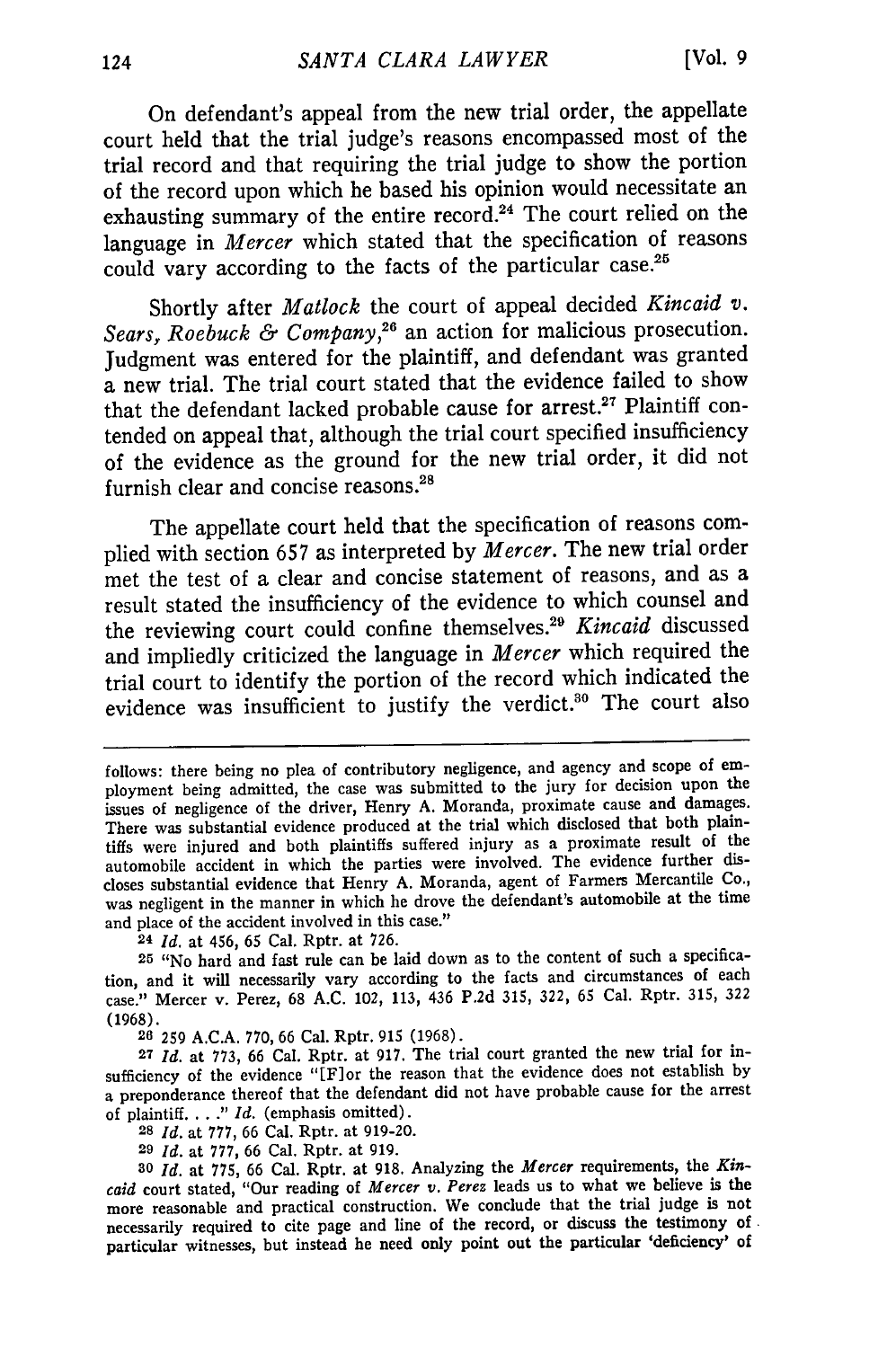stated that in cases of misconduct of a jury or of failure to find on a material issue resulting in a verdict against the law, it is easy to point to the exact reason for granting a new trial. But, in cases of insufficiency of the evidence it may not be possible for the trial judge to substantiate his reasons by isolating the portion of the record which indicates the insufficient evidence;  $31$  that is, it is not practical for the trial judge to point out all the portions of the record from which he draws his inferences in deciding that the evidence is insufficient. The *Kincaid* court stated that in ordinary negligence actions a brief recital of reasons for insufficiency may be contained in a statement that the moving party was not negligent, or that the other party was contributorily negligent.<sup>32</sup> The court reasoned that the statute itself does not expressly require the trial judge to indicate the portions of the record upon which the motion for new trial is based.33 The statute states that the new trial shall be ordered only if "[A] fter weighing the evidence, the court is convinced from the entire record, including reasonable inferences therefrom, that the court or jury clearly should have reached a different verdict or decision." $34$  The court therefore concluded that the reasons explaining the grounds for a new trial need only contain a clear statement which would allow counsel and reviewing court to know the scope of the deficiency in the evidence.<sup>35</sup> A rehearing was denied by the supreme court.

In *Funderburk v. General Telephone Company,36* the court of appeal accepted the reasoning of *Kincaid* and restated the proposition that the trial judge, when granting a motion for new trial, need only furnish a clear and concise statement of reasons and need not specifically point to a portion of the trial record.37 *Funderburk* involved an automobile accident. The jury reached a decision for the defendant and the trial judge asked the foreman whether or not the jury had found the defendant negligent.<sup>38</sup> The foreman answered that the jury did not find the defendant negligent.39 The trial judge granted a new trial on the ground of insufficiency of the evidence to justify the verdict, reasoning that defendant driver was

**<sup>31</sup>***Id.* at **776,** 66 Cal. Rptr. at 919.

- **32** *Id.*
- **<sup>33</sup>***Id.* at **776-77,** 66 Cal. Rptr. at **919.**
- U **CA.. CODE** CIV. PROC. § **657,** para. 3 (West Supp. **1967).**
- **35 259 A.C.A.** at **778,** 66 Cal. Rptr. at 920.
- **36** 262 **A.C.A. 978,** 69 Cal. Rptr. 275 **(1968).**
- **<sup>37</sup>***Id.* at **982,** 69 Cal. Rptr. at **278.**
- **38** *Id.* at **980,** 69 **Cal.** Rptr. at **276.**
- *89 Id.*

the prevailing party's case which convinces him the judgment should not stand. This accomplishes the purpose of the statute by enabling a reviewing court to 'determine if there is a substantial basis for finding such a deficiency.'"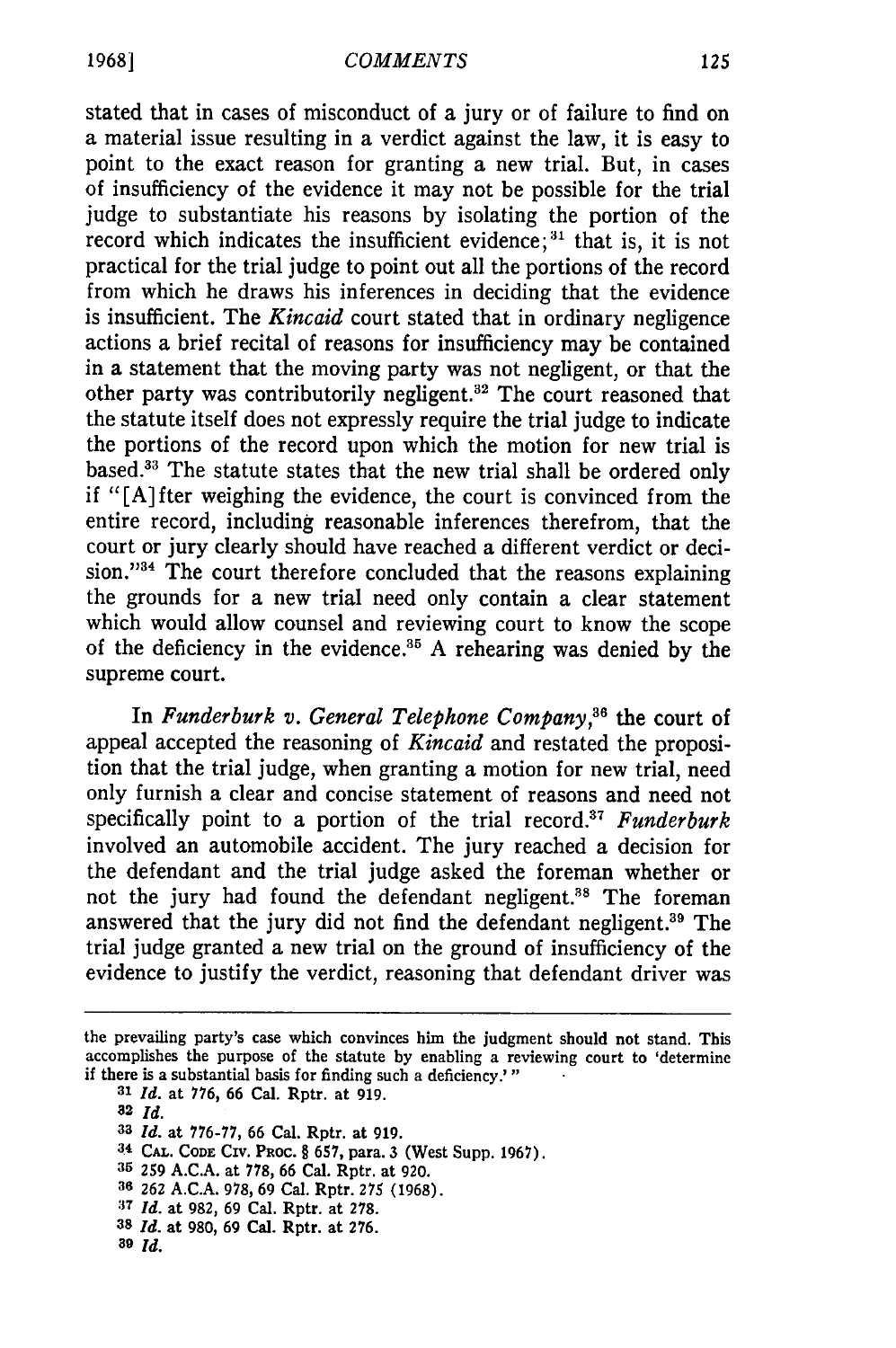"negligent in the operation of his vehicle." $40$  The judge made no mention of contributory negligence, nor did he ask the jury how it found on that issue. The appellate court stated that new trial orders would not be reversed simply because the trial judge did not set forth each step in the reasoning which led to the new trial order.<sup>41</sup> This rationale assumes that the trial judge knew that contributory negligence would bar the plaintiff and therefore must have reasoned against the defendant on that issue.12 *Funderburk* cited *Kincaid* for the rule that specification of reasons in terms of an ultimate fact is adequate to satisfy the statute.<sup>43</sup>

Still another court of appeal case, *Ridge v. Calabrese Supply Company,44* disregarded the *Mercer* "portion of the record" test. The court cited both *Matlock* and *Kincaid* as authority, and held by implication that it was not necessary to identify the exact portion of the record upon which the trial court relied.<sup>45</sup> Even though the trial judge did not point to a portion of the trial record, he did furnish an excellent and detailed specification of reasons for believing that defendant was negligent in the operation of the mechanism which caused injury to plaintiff.<sup>46</sup> The court of appeal upheld the order for new trial.

**<sup>43</sup>**"[We think that *Kincaid* stands for a rule that a specification of reasons couched in terms of ultimate fact is adequate." *Id.* at **985,** 69 Cal. Rptr. at 279. This reasoning would make a statement such as "defendant was not negligent" sufficient specification of reasons for the ground of insufficiency of the evidence.

44 **263** A.C.A. 595, **69** Cal. Rptr. 844 **(1968).** This case arose from an accident in which plaintiff was injured by a concrete mixer operated by defendant's employee. <sup>45</sup>*Id.* at 603, 69 Cal. Rptr. at 849 (by implication).

**46** *Id.* at 602, 69 Cal. Rptr. at 848.

"1. The Court is of the opinion that the jury did not understand the true import of the statement of counsel for plaintiff, when he, in the course of his argument to the jury, addressed the Court and said he wished to dismiss the action against the defendant Everett Wallace, the employee of the defendant Calabrese Supply Company, a corporation; that this ill chosen strategy of counsel for the plaintiff left the impression with the jury that the plaintiff was exonerating the said employee of said defendant corporation of negligence; that the jury concluded that if the defendant corporation's employee, Everett Wallace, was not negligent, the defendant corporation could not be held under the rule of *respondeat superior,* overlooking the instruction of the Court that if Everett Wallace was negligent his negligence would be imputed to the defendant Calabrese Supply Co., a corporation, his employer . *I." Id.* at 601-02 n.3, 69 Cal. Rptr. at **848** n.3.

"2. The Court is of the opinion that since the defendant corporation's employee, Everett Wallace, was in charge of the dangerous instrumentality and was in control of the device to raise and lower the chute, it was his duty to take the precaution to check the arc of the chute to determine whether the maximum height to which the chute could be elevated would safely clear the wall upon which the plaintiff was working at the time the cement mixer was put into operation; that this was a duty that should not have been delegated to anyone else unauthorized or unfamiliar with the actual operation of the particular concrete mixer being used, even though Wallace

**<sup>40</sup>** *Id.* at 981, **69** Cal. Rptr. at **277-78.**

<sup>41</sup>*Id.* at **986, 69** Cal. Rptr. at 280.

**<sup>42</sup>***Id.* at 982, 69 Cal. Rptr. at 277.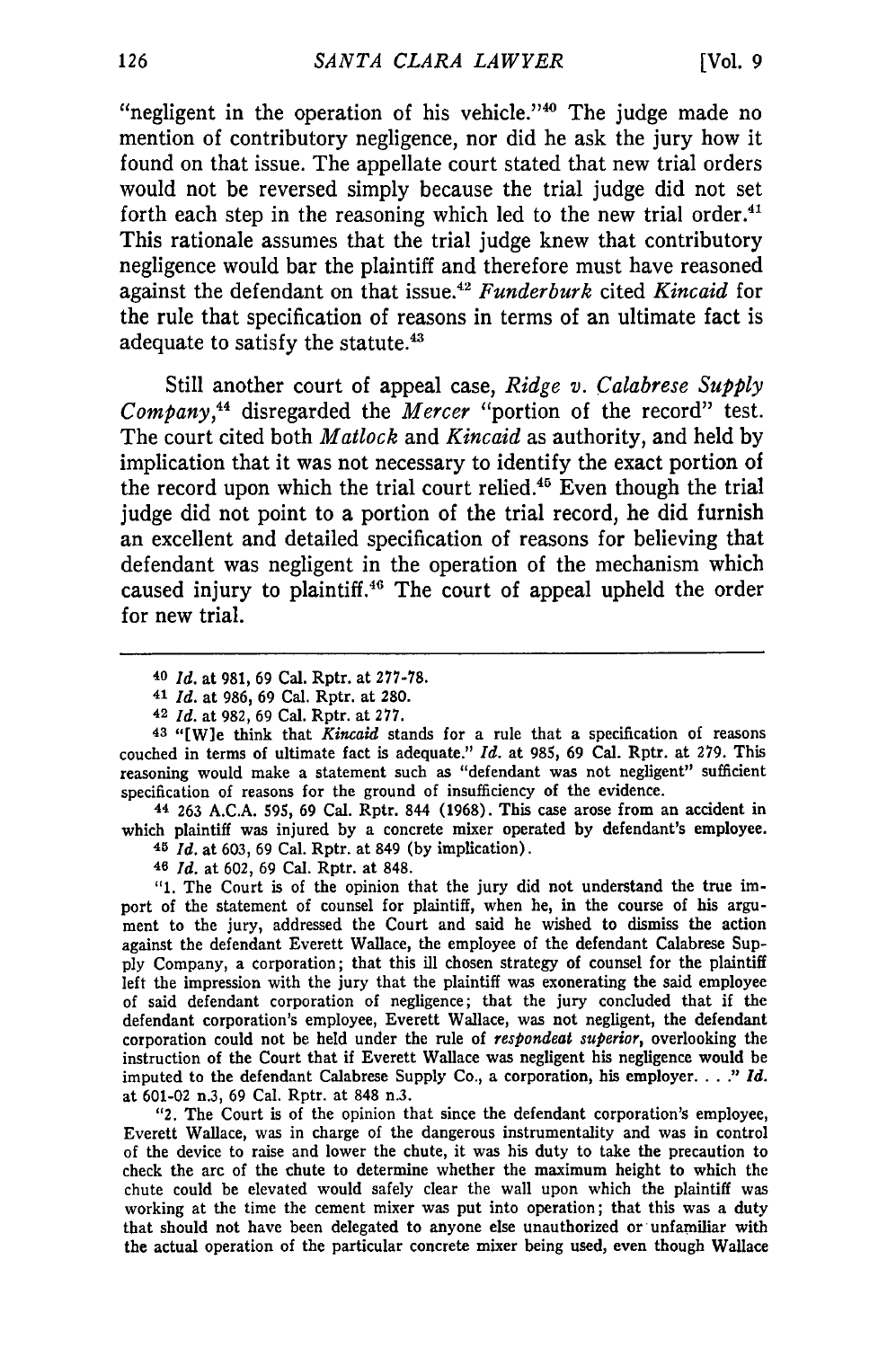In *Hilts v. County of Solano47* the trend of the courts of appeal toward upholding new trial orders with a brief specification of reasons was broken.48 In *Hilts* the plaintiff was granted a new trial and one of the defendants appealed. The trial judge's order for new trial stated that the evidence indicated the defendant was negligent and the decedent was not negligent.<sup>49</sup> The appellate court held that, even if the trial judge's order could be construed as based on the ground of insufficiency of the evidence, the order failed since it did

may have been assisted in the pouring of the cement by the employer of the plaintiff, Dusharme, and by another employee of the latter, Clifton Leon Jackson; . . *." Id.* at 601-02, 69 Cal. Rptr. at 848-49.

"3. It is the opinion of the Court that the jury was misled by the questions propounded in the Special Findings, prepared by counsel for the Intervenor, State Compensation Insurance Fund, and submitted with the consent and approval of counsel for all of the parties; that the questions propounded and the answers made by the jury were: 'Was the plaintiff's employer, Wendell P. Dusharme, or the plaintiff's co- employer, Clifton Leon Jackson, negligent? Yes.' 'Was said negligence of either Wendell P. Dusharme or Clifton Leon Jackson a proximate cause of plaintiff's injury? Yes.'; and that by these Special Findings the jury was misled into believing that the only remaining culpable persons were the plaintiff's employer, Dusharme, and the plaintiff's fellow employee, Jackson, especially after the dismissal of the action against the defendant corporation's employee, Everett Wallace, by the counsel for the plaintiff during his argument to the jury."  $Id$ . at 601-02 n.3, 69 Cal. Rptr. 848 n.3.

**47** 265 A.C.A. 181, 71 Cal. Rptr. 275 (1968). This case arose out of an automobile accident. Plaintiffs sued the driver of the other automobile and also the county which designed the intersection.

**<sup>48</sup>**It is possible that the trend of the courts of appeal towards leniency in the review of new trial orders was broken just prior to *Hilts. See* McLaughlin v. San Francisco, 264 A.C.A. 377, 70 Cal. Rptr. 782 (1968). In *McLaughlin* the negligence of the defendant was stipulated and the case went to trial solely on the issue of damages. Defendant's motion for new trial was granted on the ground of insufficiency of the evidence to justify the verdict and, "[B]ased on failure to prove reasonable total damages both general and special. . . **."** The appellate court on review held that the ground, insufficiency of the evidence, was clearly stated but that the trial court failed to specify its reasons for that ground; damages were the only issues of the case and the purported reason was that the evidence on those issues was insufficient. The "reasons" merely restated the ground itself, so the order could not be sustained on the ground of insufficiency. The appellate court also mentioned that speculation was needed to decide which part of the special or general damages was unreasonable speculation which was to be eliminated by compliance with the amendment to section 657.

The reviewing court did not specifically mention the fact that section 657 requires a conclusive presumption that both insufficiency of the evidence and excessive damages are not the ground for a new trial order if they are not supported by reasons specified by the trial judge. This provision, however, could have influenced the appellate court's decision, and indicates that the *McLaughlin* holding might truly be unique to its particular fact situation.

The holding in *Hilts,* however, leaves no doubt as to its definite departure from the trend of leniency which began with *Matlock.* In *Hilts* the new trial order was grounded on insufficiency of the evidence and the reasons were that defendant was negligent and the plaintiff was not. The new trial order in *Hilts* cannot be distinguished from the trial judges' specification of reasons in *Matlock* and *Funderburk.* The appellate court in *Hilts,* however, chose not to follow the previous courts of appeal cases and found the trial court's specification of reasons inadequate in light of *Mercer* and section 657.

49 265 A.C.A. 181, 194, 71 Cal. Rptr. 275, 287 (1968).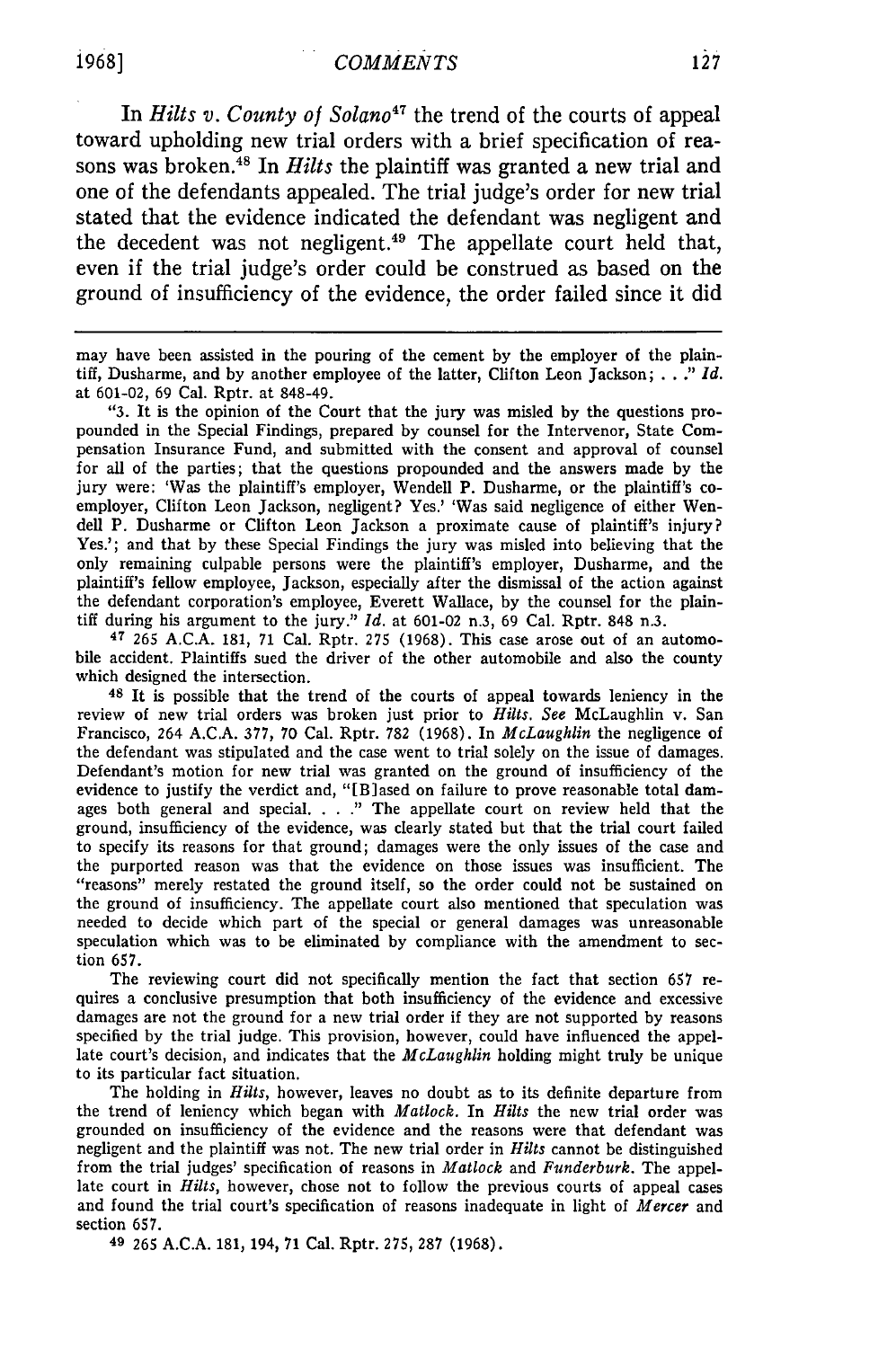not show the respects in which the evidence was legally inadequate.<sup>50</sup> Thus the order for new trial was reversed.<sup>51</sup>

Soon after *Hilts,* the court of appeal decided *Hoover v. Emerald.52* In this case plaintiff received judgment, and defendant's motion for new trial was granted on the ground of insufficiency of the evidence. The trial court, reminded by defendant's counsel that a reason was needed to support the ground, stated that there was "[N]ot sufficient evidence that defendant was negligent."<sup>53</sup> On appeal the court held that the ground and reasons were effectively stated in one sentence.<sup>54</sup> Although the trial judge made no reference as to how he reached his decision or which portion of the record supported his conclusion, the appellate court sustained the new trial order.

#### **ANALYSIS**

The large volume of cases generated by *Mercer55* indicates that the amendments to section 657 have left the vagueness problem in new trial orders largely unresolved. In *Mercer* the supreme court attempted to alleviate the historical problems of ambiguity in new trial orders by a strict interpretation of the statute. Within the same month *Matlock* held that one of the *Mercer* requirements, the

**<sup>53</sup>***Id.* at 726, **71** Cal. Rptr. at 501. **<sup>54</sup>***Id.* at 728, **71** Cal. Rptr. at 502. **55** See note **7** *supra.*

**<sup>50</sup>** *Id.* at 194-95, 71 Cal. Rptr. at 287.

**<sup>51</sup>**It is interesting to note that Justice Molinari was the appellate court judge who decided *Hilts.* Justice Molinari appeared for the Judicial Council and Legislative Committee in favor of the 1965 amendment to section 657. In an address before the California Trial Lawyers Association on September 19, 1965, the Justice stated the purposes and requirements of section 657 as amended:

Prior to the recent amendment to section 657, the trial court in making its order granting a new trial was not required to specify the ground upon which it was granting the motion, except where it was granted upon the ground of the insufficiency of the evidence, and even as to this ground, there was no requirement for a statement of the reasons upon which the motion was no requirement for a statement of the reasons upon which the motion was granted.

The significant change brought about by the amendment to section 657 is that when a new trial is granted the court is now required to specify the reason or reasons for granting the new trial upon each ground stated. Ac-cordingly, the party against whom the motion is granted will now be advised of the rationale forming the basis of the order. In the event of an appeal, this rationale will be focused upon determining whether the trial court did in fact abuse its discretion. In other words, the scope of appellate r be focused upon whether the reasons given by the trial court in support of the grounds stated for the granting of a new trial are in conformity with fixed legal principles and the spirit of the law which demands substantial justice. It thus appears to be the legislative intent that in the review of the propriety of orders granting a new trial the scope of review is no longer to be confined to judicial action but is to include the judicial reasoning for such action.

**<sup>52 265</sup>** A.C.A. **725, 71** Cal. Rptr. 500 (1968). This case arose out of an automobile accident.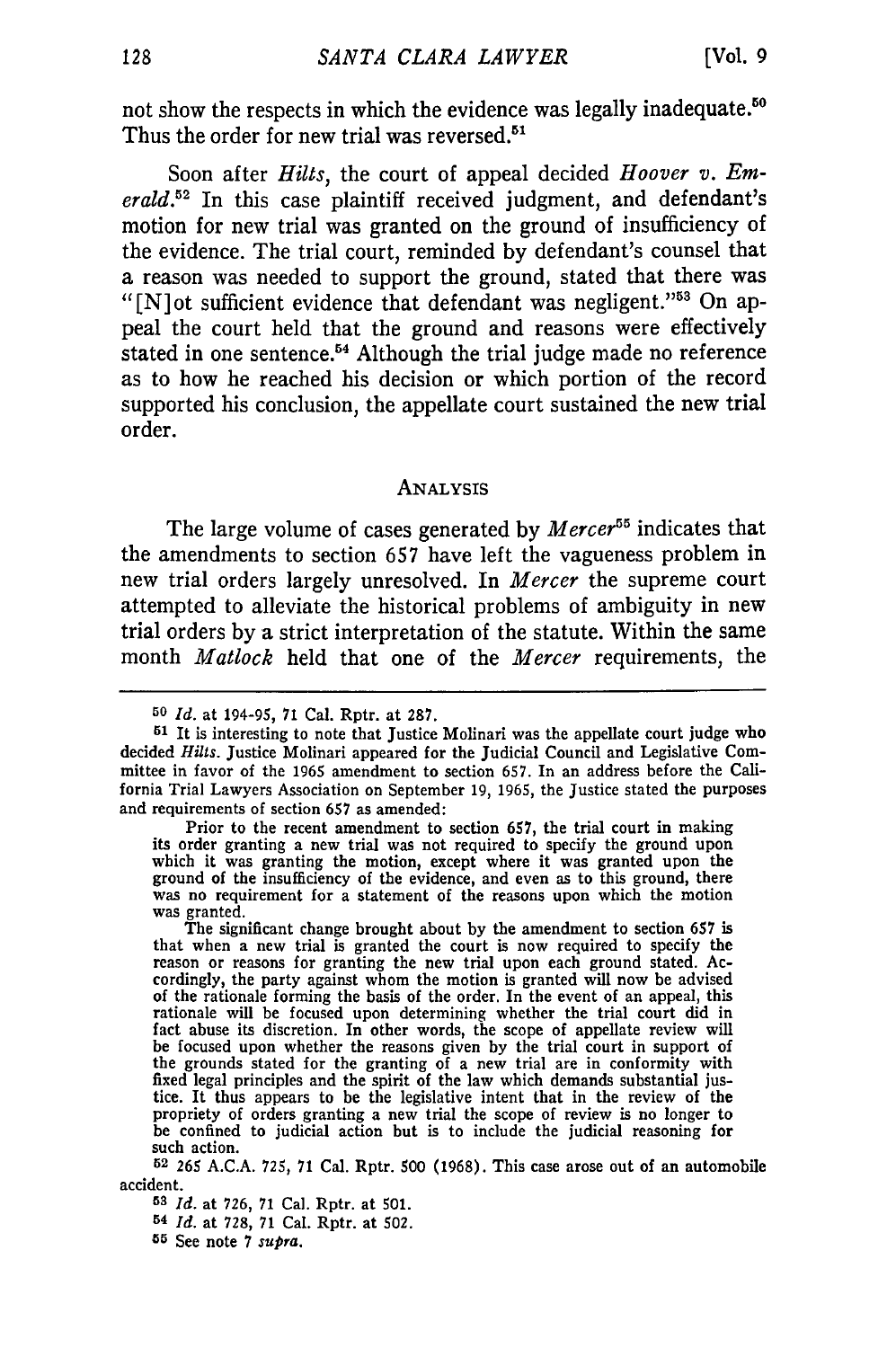#### *COMMENTS*

identification of the portion of the record upon which the trial court based its decision, was not necessary under the circumstances of *Matlock.* Shortly after *Matlock, Kincaid* also reasoned that identifying the portion of the record was not necessary and added that the trial court's reasons would be adequate if the court merely stated that the losing party was not negligent.

It is clear that vague new trial orders, which force an appellate court to search the entire record, violate the spirit of section 657 and should be avoided. However, if the insufficiency of the evidence is not in the record or permeates the entire record, it would be either impossible or impractical to require a trial judge to point out a specific portion of the record.

The trial judge should be responsible for explaining new trial orders with sufficient specificity that both counsel and the reviewing court are made aware of the precise deficiency in the evidence. The problem is to develop a workable standard which satisfies the goals of *Mercer* and resolves the practical difficulties voiced by the courts of appeal.

Theoretically, the test articulated by *Mercer* is an excellent standard to guide the review of the adequacy of the trial court's specification of grounds and reasons for a new trial. The *Mercer* test would preclude the speculation and search of the record which the amended statute attempts to eliminate. $56$ 

Subsequent courts of appeal decisions such as *Matlock* and *Kincaid* held that the "portion of the record" test could not be applied to their circumstances. *Kincaid's* reasoning points out a practical limitation of the *Mercer* test: A trial judge's reasons for the ground of insufficiency of the evidence often cannot be found in any one portion of the record, but must come from inferences drawn from the entire record.<sup>57</sup>

Although *Mercer's* "portion of the record" test is subject to justifiable criticism, *Kincaid* and its followers have undermined not only the "portion of the record" test but also the "concise but clear statement of the reasons" test. For example, according to *Matlock, Kincaid, Funderburk* and *Hoover,* the trial court may simply state that one party is "negligent" and the other party is "not negligent."

**<sup>56</sup> The** *Mercer* **test** requires **both identification of the** portion **of the record** which convinced the trial **court** that **the** evidence was insufficient and a clear and concise statement **of** the reasons for the ground **of** insufficiency. Should an appeal be taken from the new trial order, counsel and the reviewing court would know the **exact** points of insufficiency to which they must address themselves.

**<sup>57</sup> Kincaid v. Sears, Roebuck & Co., 259 A.C.A. 770, 776, 66 Cal.** Rptr. **915, 919** (1968).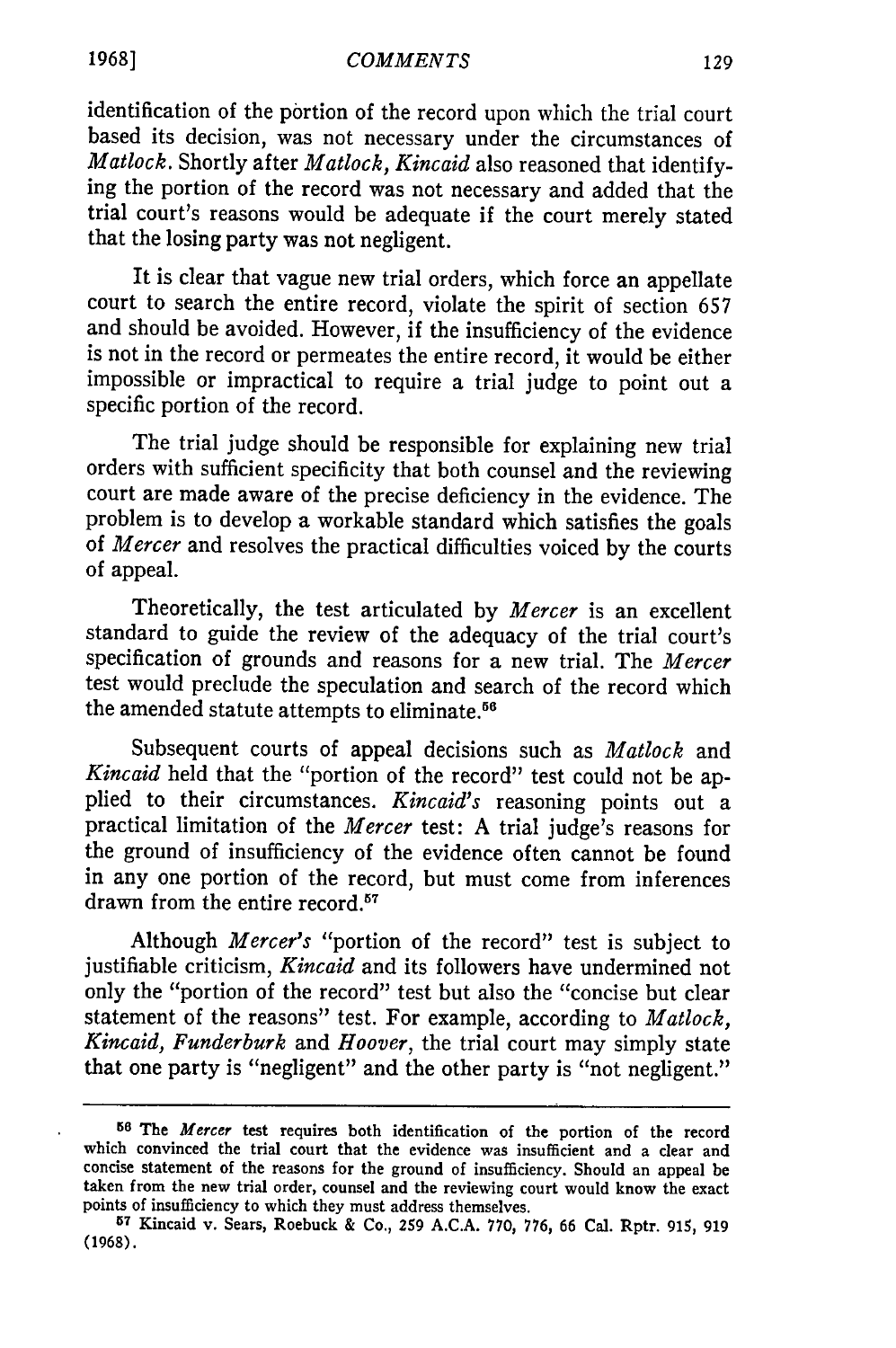This type of specification, if it is specification, does not inform counsel or the appellate court whether or not there are well-grounded reasons for the new trial order. For example, if the cause of action involves the issue of negligence, and the trial judge specifies that in his belief that issue should have been decided contrary to the jury verdict, he is in fact only saying that the evidence is insufficient to justify the verdict. This is not actually a *reason* supporting the ground but just another way of stating the ground. This type of specification is redundancy, not explanation, and fails to meet the purposes of the amended statute.<sup>58</sup>

#### SUGGESTED SOLUTION

Whenever possible the trial judge should point out the portion of the record which convinces him that a new trial should be granted for insufficiency of the evidence. In some cases, however, this is not possible. The trial judge may not be able to pinpoint all the evidence in the record from which he draws his inferences. For instance, a new trial may be granted largely because of the demeanor of the witness; 59 the judge may simply not believe one or more of the material witnesses who testified for the prevailing party. It is within the court's discretion to disbelieve testimonial evidence and grant a motion for new trial on the ground of insufficiency of the evidence.<sup>60</sup> However, demeanor often cannot be found in the writter record, and it would, in some cases, therefore, be impossible for the trial judge to point to the portion of the record that supports his disbelief.

A satisfactory test for specifying the ground of insufficiency of the evidence lies somewhere between *Mercer* and *Kincaid.* The trial judge should be required to specify the respects in which the evidence was insufficient or to state with particularity why it was not substantial. The reasons must be more than mere ultimate facts as advocated by *Funderburk.6'* The reasons must contain the pertinent *evidentiary* facts of the case which lead the trial judge to believe a new trial is warranted.<sup>62</sup> If the defendant is "not negli-

**<sup>58</sup>** See note **51** *supra.*

**<sup>59</sup> CAL.** EviD. **CODE** § 780 (West 1966). The witness' "demeanor while testifying" and "the manner in which he testifies" may lead the court to doubt the accuracy of his statement and influence it to disregard his positive testimony concerning a particular fact. Davis v. Judson, 159 Cal. 121, 128, 113 P. 147, 150 (1910).

**<sup>60</sup>**Mercer v. Perez, 68 A.C. 102, 107, 436 P.2d 315, 320, 65 Cal. Rptr. 315, 320 (1968).

**<sup>61</sup>**See note 43 *supra,* for an example of "ultimate fact." Note that *Funderburk* cited *Kincaid* for holding that specification of reason in terms of an ultimate fact is adequate to satisfy the requirements of section 657.

**<sup>62</sup>** The trial judge in *Ridge* enunciated his reasons by the use of "evidentiary facts." See note 46 *supra.*